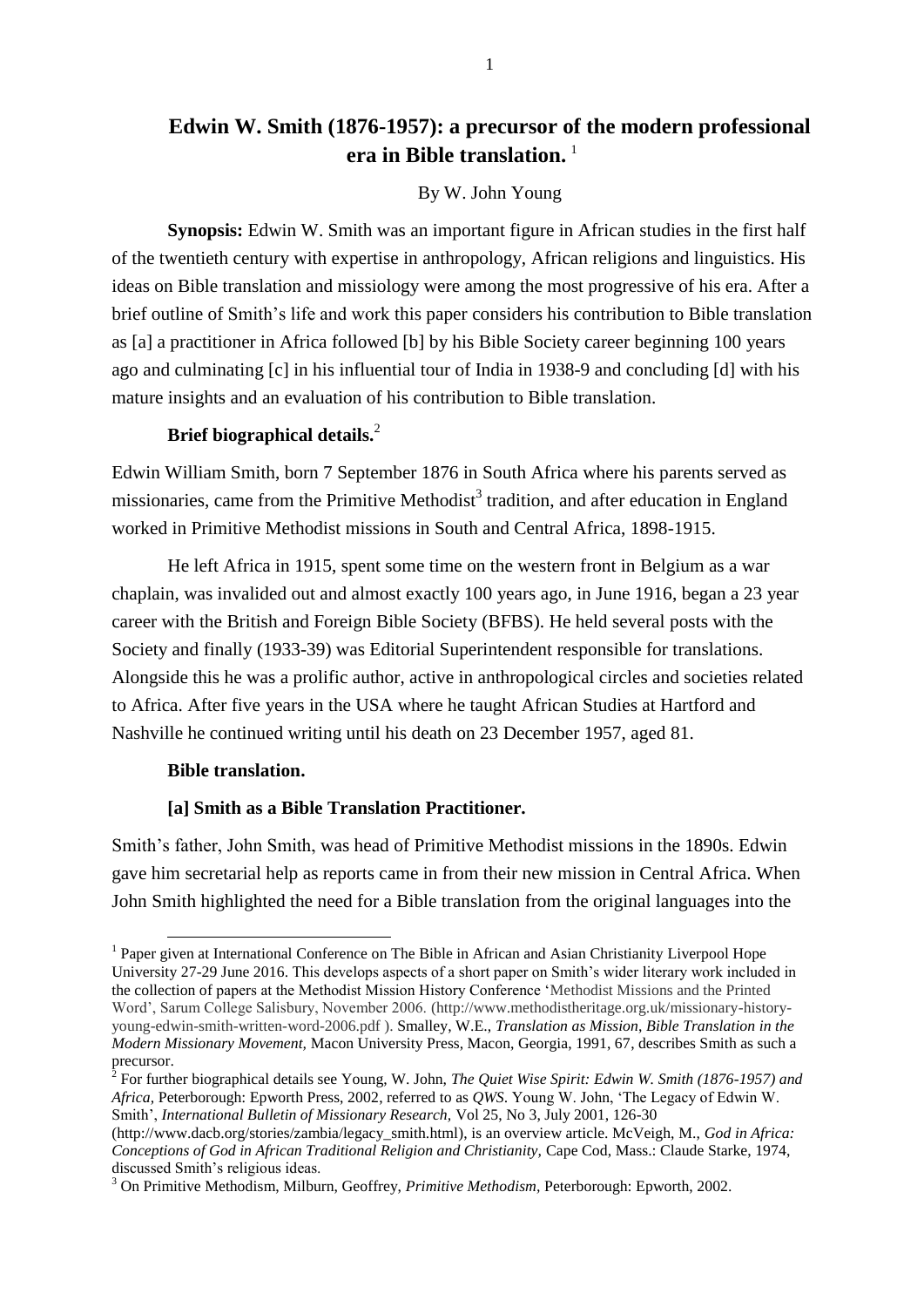local Ila language, Edwin took this as a call to be a Bible translator and enrolled at once in Greek classes at Birkbeck College. After some medical training at Livingstone College in London he returned to Africa in 1898 and began serious study of African languages, first of all Sotho with the French Protestant missionaries in Lesotho and during a prolonged stay in Aliwal North in South Africa (due to the Boer War). He arrived in Zambia<sup>4</sup> in 1902 and in three years had reduced the Ila language to writing and completed a substantial grammar and dictionary, *A Handbook of the Ila Language,* (Oxford University Press: 1907). He was always amazed and impressed by 'the extraordinary richness and flexibility of the language'<sup>5</sup> and his *Handbook* was a remarkable achievement. Pauluse Kaiyobe was his right hand man in this venture and Smith gleaned his vocabulary and honed his conversational skills as he constructed buildings, held clinics and went about his pastoral work. In 1994 Ernst Wendland, Bible Society Consultant in Lusaka, said that although Smith used an older framework 'the accuracy, (I believe), detail, and data are all present should anyone care to rewrite his results using more modern terms and a current linguistic theory.<sup>56</sup> Much later the Fowlers used data left by Smith and his successors to create an Ila dictionary and other literature.<sup>7</sup> His interleaved Ila Handbook had numerous undated annotations which have been assessed by Ena Fowler who suggested a different way of analysing Ila tenses.<sup>8</sup> Smith admired 'the extraordinary richness and flexibility of the language.<sup>'9</sup> and in 2002 Ena Fowler declared that 'it is a remarkable language.'<sup>10</sup>

The Bible Society published his *St Mark in Ila* in 1906 and after furlough (1907-09) and the energy draining demands of opening Kasenga Mission he returned to translation with Matthew's gospel. He would draft several chapters in Ila and discuss them with Pauluse Kaiyobe. For example, on 25 November 1909, 'This morning I completed the first draft of Matt. After dinner read chap 1 & part of 2 with Pauluse & then typed it in triplicate. Before reading with him I am carefully revising it word by word with the Greek.<sup>11</sup> He then typed

<sup>4</sup> Modern names are used. In 1902 it was North Western Rhodesia.

<sup>5</sup> Smith Edwin W., and Dale Andrew M., *The Ila-Speaking Peoples of Northern Rhodesia,* 2 Vols, London: Macmillan, 1920. Referred to as *ISP.* ii, 310,

<sup>6</sup> Letter to author from E. Wendland, 12 September 1994.

<sup>7</sup> Fowler, D.G., *A Dictionary of Ila Usage, 1860-1960*, International African Institute, Hamburg: LIT, 2000. Fowler, Dennis G., *The Ila Speaking: Records of a Lost World,* International African Institute, Hamburg: LIT, 2002.

<sup>&</sup>lt;sup>8</sup> Mrs Fowler shows how Smith and others of that generation used classical grammars as their patterns for understanding Bantu languages. This was not the best way of describing these languages. See Ena Fowler in Fowler, D.G., *A Dictionary of Ila Usage*, 1860-1960, International African Institute, Hamburg: LIT, 2000, 849- 882 and in Fowler, Dennis G., *The Ila Speaking, Records of a Lost World, International African Institute,*  Hamburg: LIT, 2002, 197-204. The latter title suggests that the Ila of today has changed from that of 100years ago.<br><sup>9</sup> *I*cl

*ISP,* ii, 310,

<sup>&</sup>lt;sup>10</sup> Fowler, 2002, 204.

<sup>&</sup>lt;sup>11</sup> Smith, Kasenga diary, 25 November, 1909, SPMMS.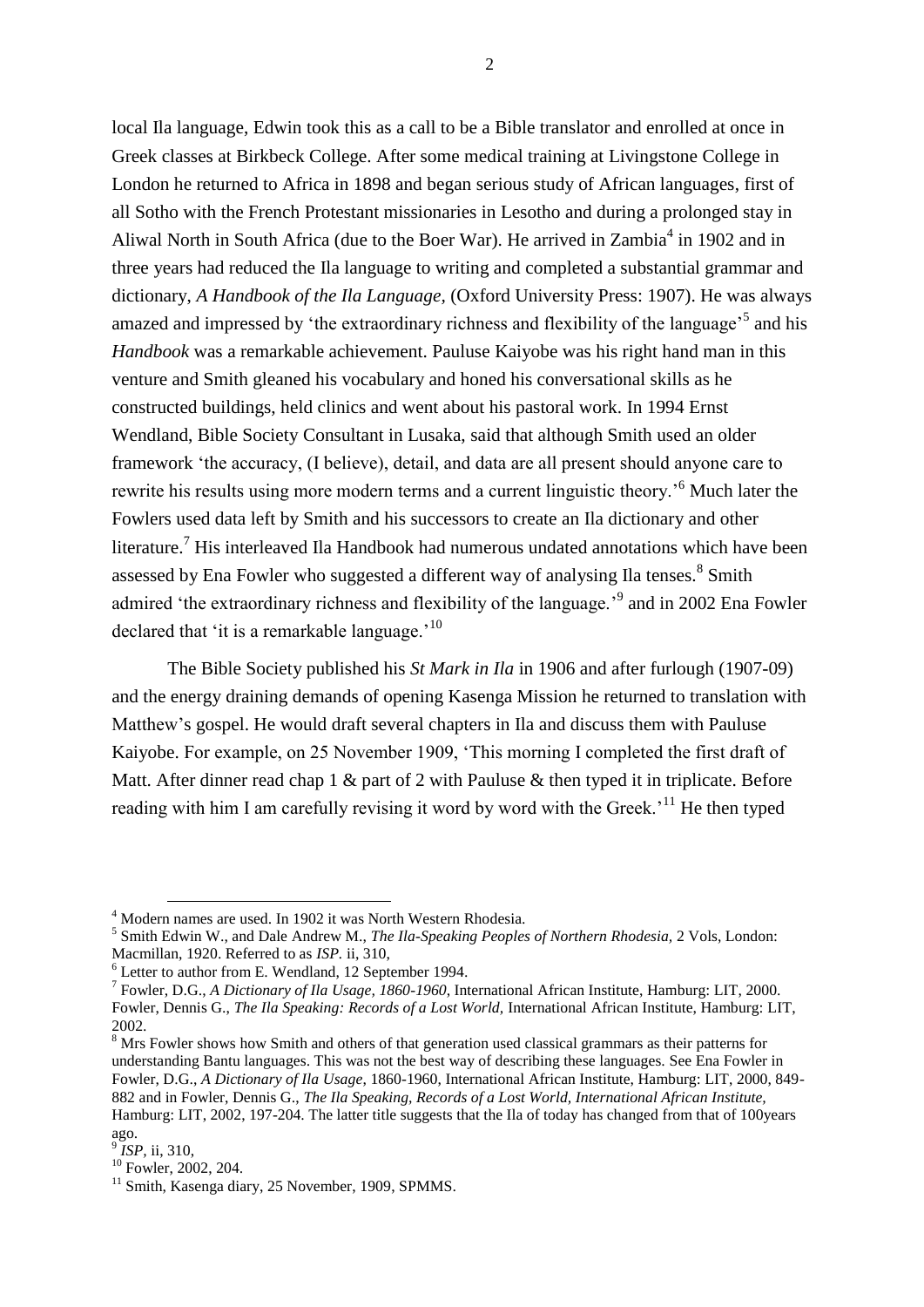copies for further discussion. This continued for the next three years as he worked through the New Testament. <sup>12</sup>

An Ila translation committee was formed with representatives (European and African) of the Primitive Methodists joining those of the Anglican and Brethren in Christ missions who were active on the southern borders of Bwila. Smith was editor-in-chief and drafted most of the translation with a few books done by his colleague, the Revd J. W. Price.<sup>13</sup> The British and Foreign Bible Society published the final version in 1915 so the team would have followed the Bible Society Rules of 1911 which required faithful, understandable versions 'as literal as the idiom of the language will permit'.<sup>14</sup> Smith's version was revised from time to time and by 1978 there were differences in translation and orthography e.g. in the Lord's Prayer where one line was completely changed. The Lord's Prayer in the completely fresh version of 2015 differs but not markedly from Smith's 1909 handwritten draft. Altogether, the 1915 version was a great achievement but in those early days he realised that translations by foreigners would always be provisional<sup>15</sup> and should be superseded by those of first language speakers. Therefore the latest, 2015, version would gladden Smith's heart in that mother-tongue speakers were the main players in its production.

In 1909 Smith joined the Royal Anthropological Institute and during his second tour in Zambia he and Andrew Dale, a District officer, used anthropology to help them understand the people they served. They produced the classic text, *The Ila-Speaking Peoples of Northern Rhodesia,* (1920). Smith was the main author and the 2 volume study established Smith's reputation in anthropology. <sup>16</sup> Smith and Dale saw language and culture as complementary and in the *Ila Speaking Peoples* Smith reflected on how to revise the Ila grammar<sup>17</sup> and dictionary.<sup>18</sup> Altogether, Smith's linguistic and cultural research as well as his translation work affirmed the Ila as people with a sophisticated language and far from simple way of

-

 $12$  Smith's MS and typescript for the Ila New Testament are found in the Smith Papers, Methodist Missionary Society Archives, Fiches 532-553.

<sup>13</sup> Smith, E.W., *The Way of the White Fields in Rhodesia*, London: World Dominion Press, 1928, 109. The Revd John Price joined the Ila mission in 1906 and became proficient in Ila. He translated Acts, Philippians, 1 and 2 Timothy, Titus and Jude.

<sup>14</sup> *Rules for the Guidance of Translators, Revisers & Editors, working in conjunction with the British and Foreign Bible Society,* London, The British and Foreign Bible Society, 146, Queen Victoria Street, 1911, p.8. A copy of these Rules is place with Smith's MS in the MMS archives. Nevertheless the Bible Society was experimenting with colloquial versions of scripture portions around the same time, see *A Fountain Unsealed,*  Popular Illustrated Report of the British and Foreign Bible Society, 1910-1911, BFBS 1911, 18-20.

<sup>15</sup> *Aldersgate Magazine,* 1911, 485ff.

<sup>16</sup> Smith Edwin W., and Dale Andrew M., *The Ila-Speaking Peoples of Northern Rhodesia,* 2 Vols, London: Macmillan, 1920. Referred to as *ISP.* Smith was responsible for most of the text and photographs. On Smith and anthropology see Young, W.J., 'A Hostile Tribe Made Him Their Chief: Edwin W. Smith (1876-1957) and Anthropology', *Social Sciences and Missions* 26 (2013) 226-252.

<sup>17</sup> *ISP,* vol ii, 277.

<sup>18</sup> *ISP,* vol ii, 306-9.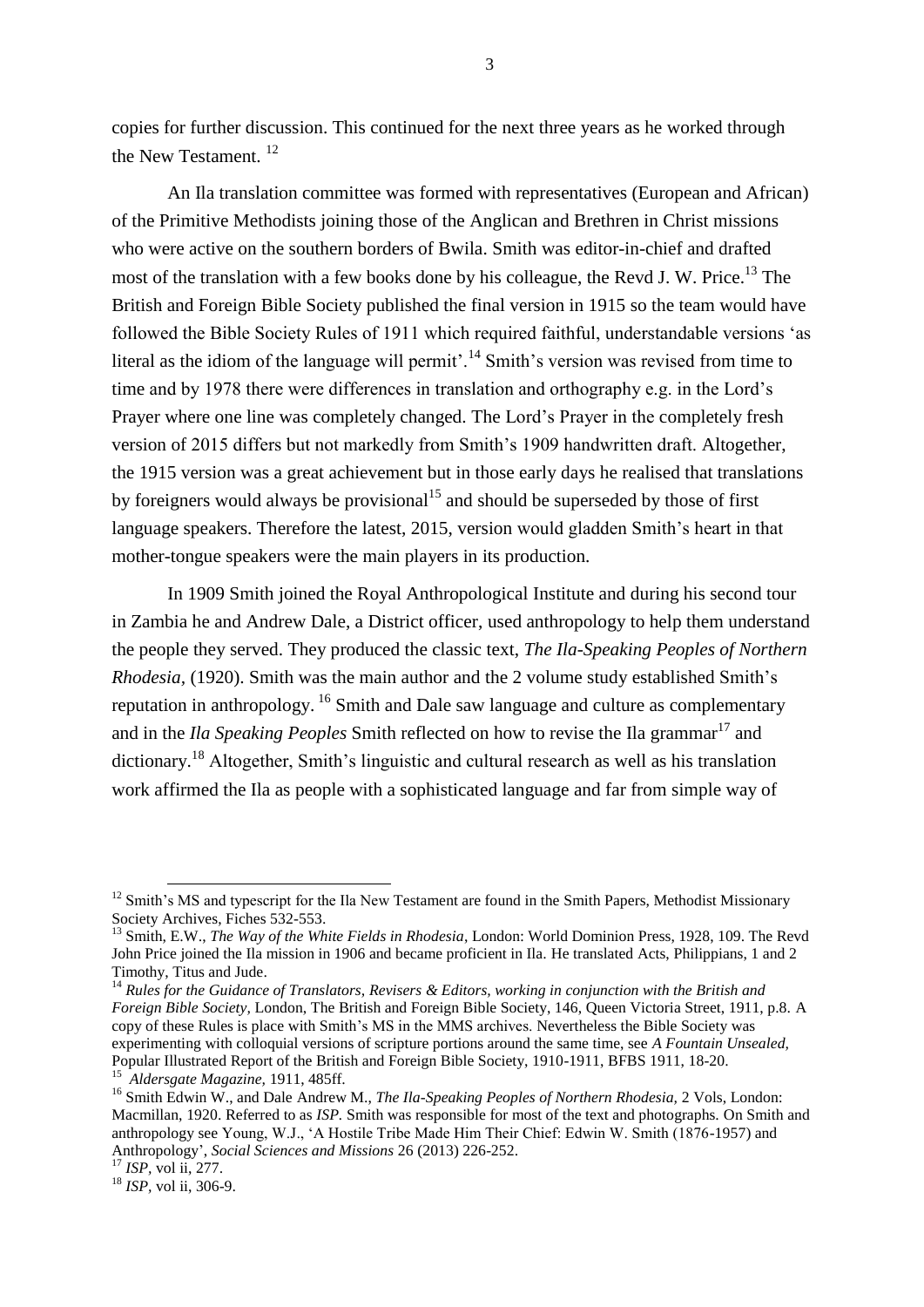life.<sup>19</sup> It laid a foundation for Smith's ever-increasing respect for Africans which he expressed in his literary work and in the societies mentioned below.

#### **[b] As a theoretician with the British and Foreign Bible Society.**

Smith's Bible Society career began in 1916 as the Society's Agent in Rome and evidenced his linguistic gift by preaching in Italian after a few months. There he faced, as others often do, <sup>20</sup> people who objected to a fresh Bible translation. Diodati's 1607 version was revered and many thought it as sacrilegious to change it as to modernise Italy's great poet, Dante. Smith explained that Dante wrote original pieces in Italian but Diodati's version was itself a translation from other languages so further versions were permissible and necessary.<sup>21</sup>

After returning to Britain in 1921 Smith's work was informed by his involvement in such organisations as the Royal African Society, the International African Institute which he helped to found and the Royal Anthropological Institute which made him President, 1933-35, the only missionary ever to be so honoured. Smith followed linguistic developments closely and in his wide ranging 1935 presidential address<sup>22</sup> outlined the latest thinking in understanding Bantu languages. Although it had rarely been attempted at the time he said 'we should look upon the grammar of an Ntu language from the Ntu point of view, instead of pressing it into the frame of Indo-European languages.'<sup>23</sup> Translation of thought and culture as well as languages often came into his vast literary output<sup>24</sup> and his mature missiology amounted to translating the Christian faith across cultures.<sup>25</sup>

Prior to that, as the Bible Society's Literary Superintendent from  $1923-32^{26}$  Smith produced Popular Annual Reports which always had a section on translation and showed that the subject had an important place in his thinking.

<sup>20</sup> On the New Xhosa Bible, 'On the whole the NXB, which was translated at a huge cost, has not yet succeeded in even approaching the popularity of the older version.', Punt Jeremy, Translating the Bible in South Africa: Challenges to Responsibility and Contextuality, in Brenner, Athalya and van Henten, Jan Willem, *Bible Translation on the Threshold, of the Twenty-First Century: Authority, Reception, Culture and Religion,* London, Sheffield Academic Press, 2002, p. 105

 $19$  Lamin Sanneh argues for the positive contribution of some missionaries in affirming Africans in his *Translating the Message: the Missionary Impact on Culture,* 1989, Maryknoll, New York: Orbis Books, 1989, revised and expanded edition 2009.

<sup>&</sup>lt;sup>21</sup> Smith, Edwin W., La Bibbia in Italia, Conferenza Detta A Roma Presso L'Associazione 'Fides et Labor', ii 26 Giugno 1919, p. 15. 'Dante è opera originale, Diodati è traduzione della Sacre Scritture.'

<sup>22</sup> Africa, 'What do we know of it?' Presidential Address, Royal Anthropological Institute, 1935, *JRAI*, Vol. LXV, 1-81.

 $^{23}$  Africa, What do we know of it?, p. 48. Ena Fowler shows how Smith and others of that generation used classical grammars as their patterns for understanding Bantu languages. This was not the best way of describing these languages. See Ena Fowler in Fowler, D.G., *A Dictionary of Ila Usage*, 1860-1960, International African Institute, Hamburg: LIT, 2000, 849-882 and in Fowler, Dennis G., *The Ila Speaking, Records of a Lost World, International African Institute,* Hamburg: LIT, 2002, 197-204. The latter title suggests that the Ila of today has changed from that of 100years ago.

 $24$  OWS has an extensive bibliography of Smith's work.

<sup>25</sup> See Young, W. John, 'Edwin Smith: Pioneer explorer in African Christian Theology', *Epworth Review*, 1993, 80-88.

<sup>&</sup>lt;sup>26</sup> Roe, chapter 9, 225-56, covers the organisation of Bible House in the years between the two world wars.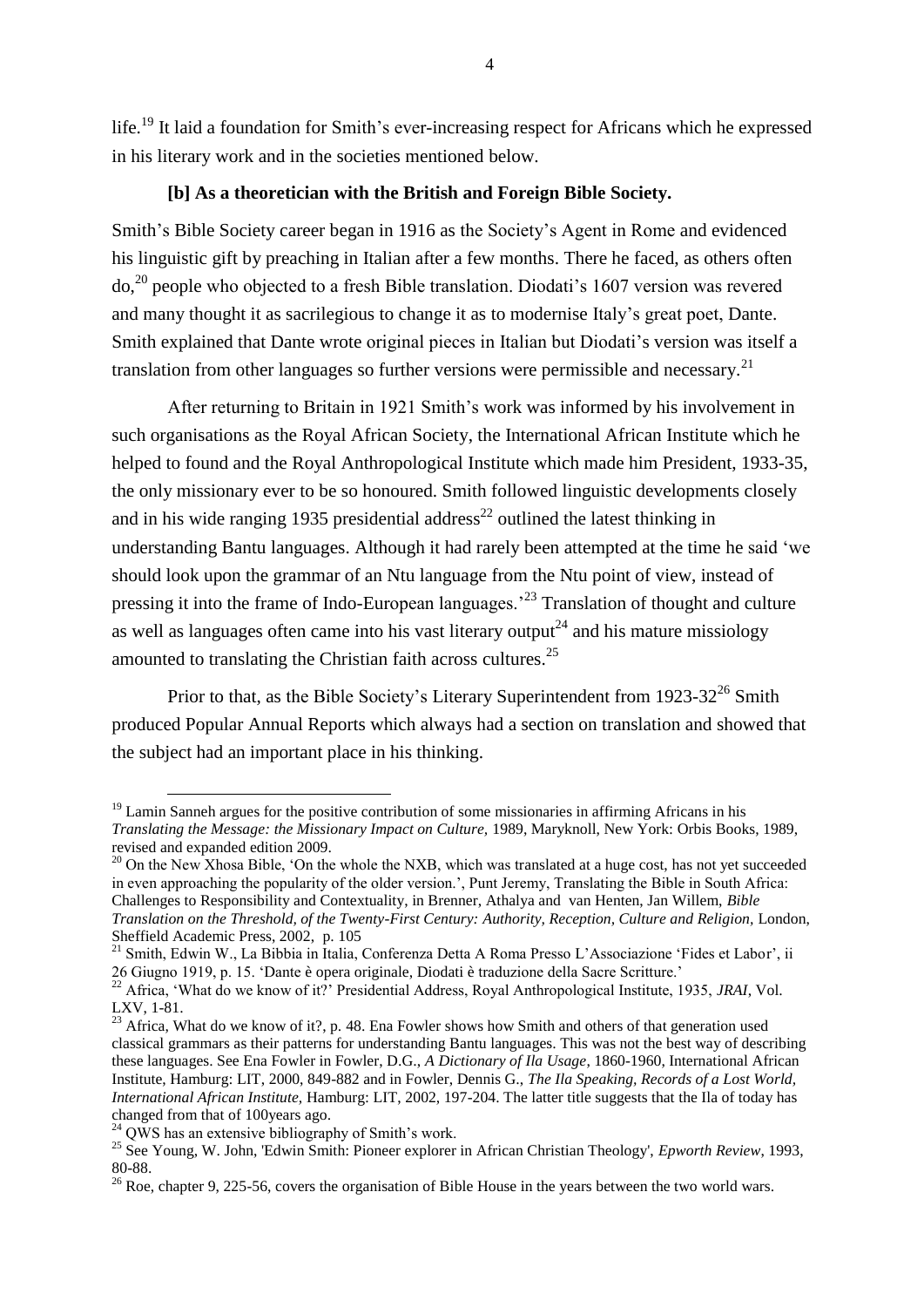In *The Bridge-Builders* (1923), he explained that the translator contends with idioms so native speakers are essential for translation and as Christians in new churches mature they will 'take their share in translating and perfecting the Scriptures in their mother-tongue.<sup>27</sup> Indeed, *In The Mother Tongue,* 1930, he asserted that 'To express the dear and intimate things which are the very breath and substance of life a man will fall back on the tongue he learnt not at school, but in the house' so 'If you wish to reach his heart you will address him in that language.<sup> $28$ </sup> 75 years later Andrew Walls agreed, "The language you use to talk to your wife should be the language you use to pray to God, and the language you use to pray ought to be the language in which you do theology."<sup>29</sup> In his final Popular Annual Report, *The Impossible* (1932), Smith discussed obstacles to translation and although translators accepted such limitations they 'spare no pains to secure the utmost possible precision and beauty.'<sup>30</sup>

Smith drew his ideas on language acquisition and translation together in his important 1929 book, *The Shrine of a People's Soul*. Chapter 7, 'Breaking the Shell', was devoted to translation. He explained that although 'it does not rank among the highest of literary arts<sup>31</sup> 'Translation is an important and essential art, but difficult and dangerous.'<sup>32</sup> Smith's 'ideal translator would be fully bilingual<sup>33</sup> and, showing his anthropological hand, thoroughly conversant with 'the life of the people'.<sup>34</sup> This suggested that Bible translators needed to engage both with Biblical languages and cultures and those into which they translate the Bible. Smith showed how differences in languages and their capabilities make translation difficult, for example, in going from one which abounds in prepositions to another which has few if any. Nevertheless, 'If a perfect literary translation is unachievable, something less than perfect may serve a very useful purpose.<sup>35</sup> Altogether, he argued that 'a good translation is practicable'<sup>36</sup> and fortunately 'Both the Hebrew of the Old Testament and the Greek of the New Testament are eminently translatable languages'.<sup>37</sup> Moreover, he contended that shades of meaning in Hebrew could be reproduced much better in Bantu languages than in English.

For Smith, a good Bible translation should be 'faithful to the original text; it must be intelligible to the reader for whom it is intended; and it must be beautiful in style<sup>38</sup> He was

-

<sup>36</sup> Smith, E.W., *The Shrine of a People's Soul,* London: CMS, 1929, 151.

<sup>27</sup> Smith, E.W., *The Bridge Builders*, London: British and Foreign Bible Society, 1923, p 24.

<sup>28</sup> Smith, E.W., *In the Mother Tongue,* London: British and Foreign Bible Society, 1930, 8.

<sup>&</sup>lt;sup>29</sup> Hill, 86 quoting Andrew F.Walls, personal communication, November 8, 2005.

<sup>30</sup> Smith, E.W., *The Impossible,* London: British and Foreign Bible Society, 1932, 88.

<sup>31</sup> Smith, E.W., *The Shrine of a People's Soul,* London: CMS, 1929, 137.

<sup>32</sup> Smith, E.W., *The Shrine of a People's Soul,* London: CMS, 1929, 138.

 $33$  Ibid.

<sup>34</sup> Smith, E.W., *The Shrine of a People's Soul,* London: CMS, 1929, 139.

<sup>35</sup> Smith, E.W., *The Shrine of a People's Soul,* London: CMS, 1929, 147.

<sup>37</sup> Smith, E.W., *The Shrine of a People's Soul,* London: CMS, 1929, 148.

<sup>38</sup> Smith, E. W., *The Shrine of a People's Soul,* London: CMS, 1929, 152. Smalley p 131 suggests that fidelity to the original languages and intelligibility and naturalness in the receptor language would be the best for producing "the most natural equivalent".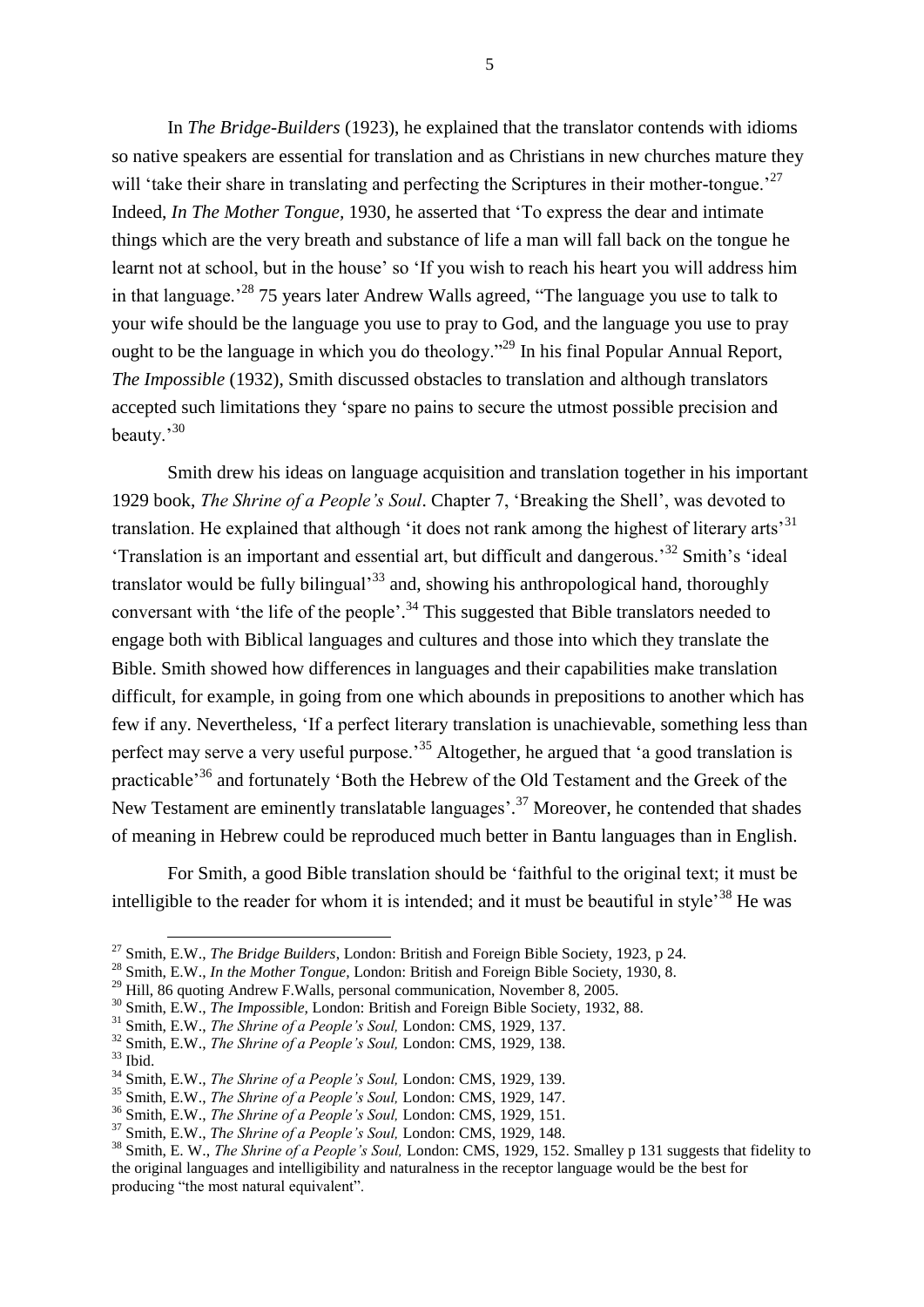clear that fidelity to the original text required familiarity with its languages, 'a translation of a translation of a translation can never be satisfactory.'<sup>39</sup> Nevertheless, because languages vary in the way they arrange words to make sense 'The translator must emancipate himself from the bondage of a soulless literalism.<sup>40</sup> Smith applauded those who translated into everyday speech, for example Luther who made 'the Bible really a German book, as Tyndale made it an English book<sup> $31$ </sup> and pointed out that the Chinese Bible could only be accessed by scholars but when translated 'into the vulgar tongue'<sup>42</sup> was widely read. Finally, he argued that beauty can be striven for by feeling deeply the truth of what is written.<sup>43</sup>

Inevitably there are problems and compromises. Smith anticipated the dynamic equivalence method adopted later by the Bible Societies and others as he declared 'We are to translate ideas rather than words.<sup>44</sup> Although fidelity to the original was important Smith was particularly concerned that the recipients could understand their Bible. When it came to idioms and completely foreign concepts such as snow for dwellers on the Kafue flood plain, 'The translator has many an anxious moment in deciding how far it is allowable in the desire to produce an idiomatic, intelligible, beautiful version, to depart from strict literal accuracy'. <sup>45</sup> In that case Smith's solution was to use the local word (*lukobo*) for a flock of white cattle egrets to translate snow in Revelation 1:14. That solution remains in the latest version (2015) which fine tunes to 'little egret' (*kakobo*).

These ideas succinctly expressed what later Bible translation theorists would articulate in much greater detail. Also, Smith's overall view was that languages and cultures complement and enrich each other. He saw the Bible as 'not the book of one race but the book of humanity, and not until all mankind interprets it in the light of various racial genius will all its meaning be revealed'.<sup>46</sup> This was echoed by Andrew Walls, who at the end of the twentieth century said, 'the more Christ is translated into the various thought forms and life systems which form our various national identities, the richer all of us will be in our common Christian identity.'<sup>47</sup>

<sup>39</sup> Smith, E.W., *The Shrine of a People's Soul,* London: CMS, 1929, 152.

<sup>40</sup> Smith, E. W., *The Shrine of a People's Soul ,*London: CMS, 1929, 156.

<sup>41</sup> Smith, E.W., *The Shrine of a People's Soul,* London: CMS, 1929, 154.

<sup>42</sup> Smith, E.W., *The Shrine of a People's Soul,* London: CMS, 1929, 154.

<sup>&</sup>lt;sup>43</sup> Crisp, Simon, in Brenner and van Henten, eds., pp 44-47 works out if this can be attained by evaluating 'four English translations with pretensions to literary status'. Also, Linton, Calvin D., 'The Importance of Literary Style in Bible Translation Today', in Barker, Kenneth L., ed., *The Making of a Contemporary Translation: New International Version,* London: Hodder & Stoughton, 1987, 19-43.

<sup>44</sup> Smith, E. W., *The Shrine of a People's Soul,* London: CMS, 1929, 157.

<sup>45</sup> Smith, E.W., *The Shrine of a People's Soul,* London: CMS, 1929, 160.

<sup>46</sup> *Shrine,* 202*.*

<sup>47</sup> Walls, Andrew F., 'Culture and Conversion in Christian History' *The Missionary Movement in Christian History: Studies in the Transmission of Faith*, Edinburgh, T & T Clark, 1996, 54.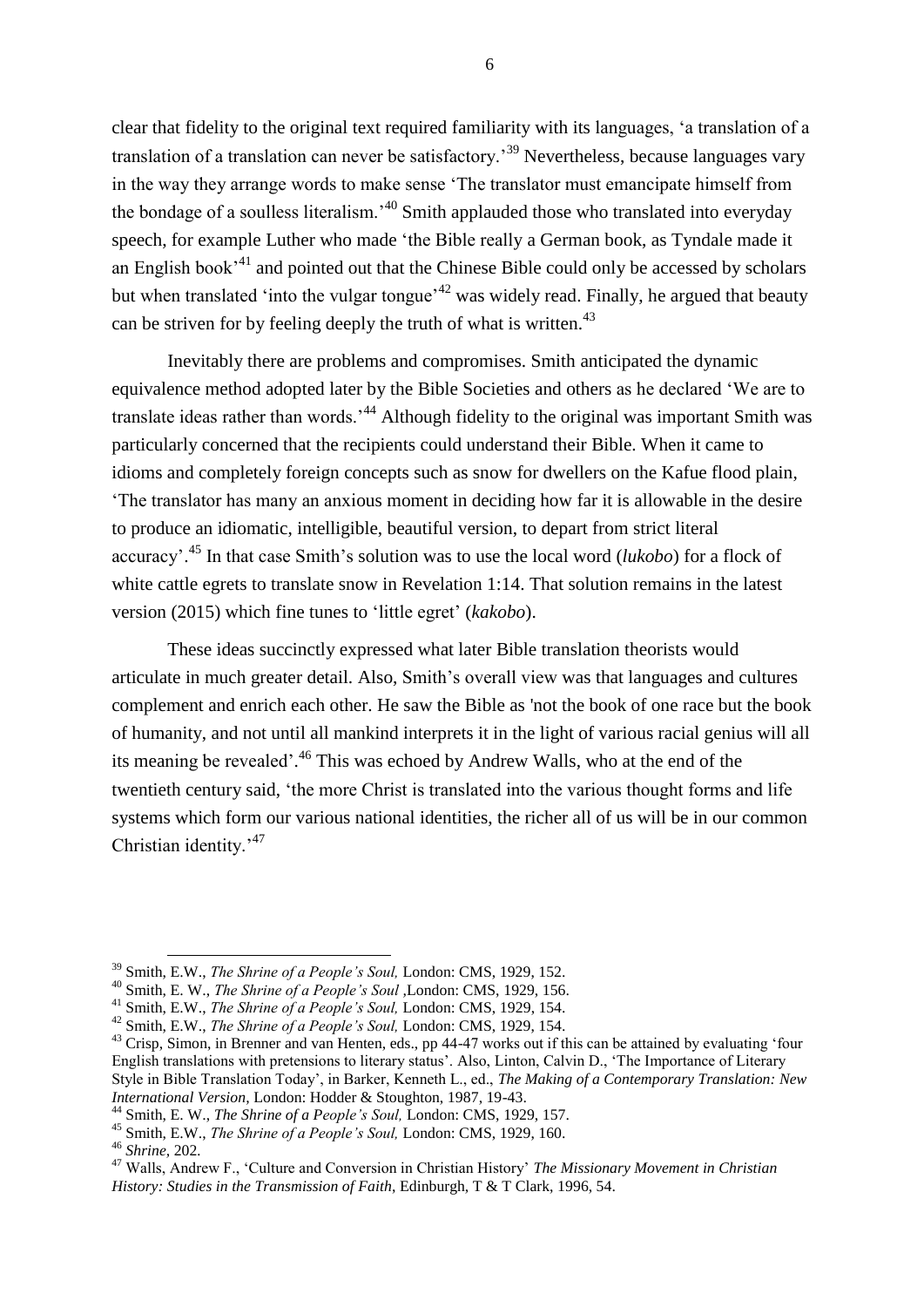During Smith's final Bible Society appointment, Editorial Superintendent (1933-39) in charge of translations, he signed off many new translations from Africa.<sup>48</sup> In the mid-1930s the Editorial Sub-Committee discussed translations to help new readers. Smith was attracted by the simplified versions of English developed by Ogden and Richards in the 1920s and 30s, and saw their usefulness for learners of English. He drafted translations of John 1-6 in Simplified and Basic English and in 1938 published the whole of John's gospel in Basic English which was set out in a convenient paragraph format.<sup>49</sup> He was involved in the Basic English Bible and the CUP edition (1949) followed his version of St John's gospel closely but in a less accessible verse by verse format. Smith's *African Beliefs and Christian Faith*  (1936) which translated theology into an African context was also written in Basic English.<sup>50</sup>

#### **[c] Tour of India.**

In 1938-39 Smith visited India and Sri Lanka for the Bible Society to 'inquire and report … as to the necessity, advisability and feasibility of producing simplified versions for the benefit of adults learning to read'.<sup>51</sup> In six months he toured the sub-continent interviewing missionaries, Indian Christians and such eminent Indians as Gandhi, Nehru and Tagore.<sup>52</sup> Early on he met the veteran missionary, C.F. Andrews, who declared that the Bengali Bible was out of date. Andrews' friend Tagore, the poet, had said of it, 'that is not the Bengali we are reading and writing'.<sup>53</sup>

By 27 November 1938 Smith was in Allahabad (400 miles south east of Delhi) where he preached at the Cathedral and interviewed Pandit Nehru; 'Told him I had read his pamphlet on language and was interested that he supported Basic English. What was his idea of a Basic Hindustani? Told of a series of textbooks in Basic Hindustani.'<sup>54</sup> On the following day Smith interviewed Gandhi.

> I said ... "We of the Bible Society are deeply interested in the campaign against illiteracy and in those questions of language and script you are now discussing... we are told by many that the Hindi Bible is beyond the comprehension of simple people - we do not know what to do" G. "Yes it is so. I have read the Bible - I have a copy here - and the style is classical. But a translation of the Bible must be in classical." I demurred at this. <sup>55</sup>

<sup>48</sup> Roe, James Moulton, *A History of the British and Foreign Bible Society, 1905-1954,* London: BFBS, 1965, 391, shows 43/56 translations from Africa from 1933-37.

 $49$  Examples of his rendering of John 1-6 in two simplified systems are found in Smith Papers, Bible Society Archives, Cambridge (SPBSAC).

<sup>50</sup> See Young, W. John, 'Edwin Smith: Pioneer explorer in African Christian Theology', *Epworth Review*, 1993, 80-88.

<sup>&</sup>lt;sup>51</sup> Report on the Visit of the Editorial Superintendent (Rev E. Smith) to India and Ceylon, 1938-9, (SPBSAC).

<sup>&</sup>lt;sup>52</sup> Accounts of this tour are found in the above report and in his diary also in the same archive. This has full accounts of his interviews and travels.

<sup>53</sup> Smith Diary, 1938-9, vol. i, p. 76, SPBSAC.

<sup>54</sup> Smith Diary, 1938-9, vol. i, p. 140, SPBSAC.

<sup>55</sup> Smith Diary, 1938-9, vol. i, pp. 160, 161, SPBSAC.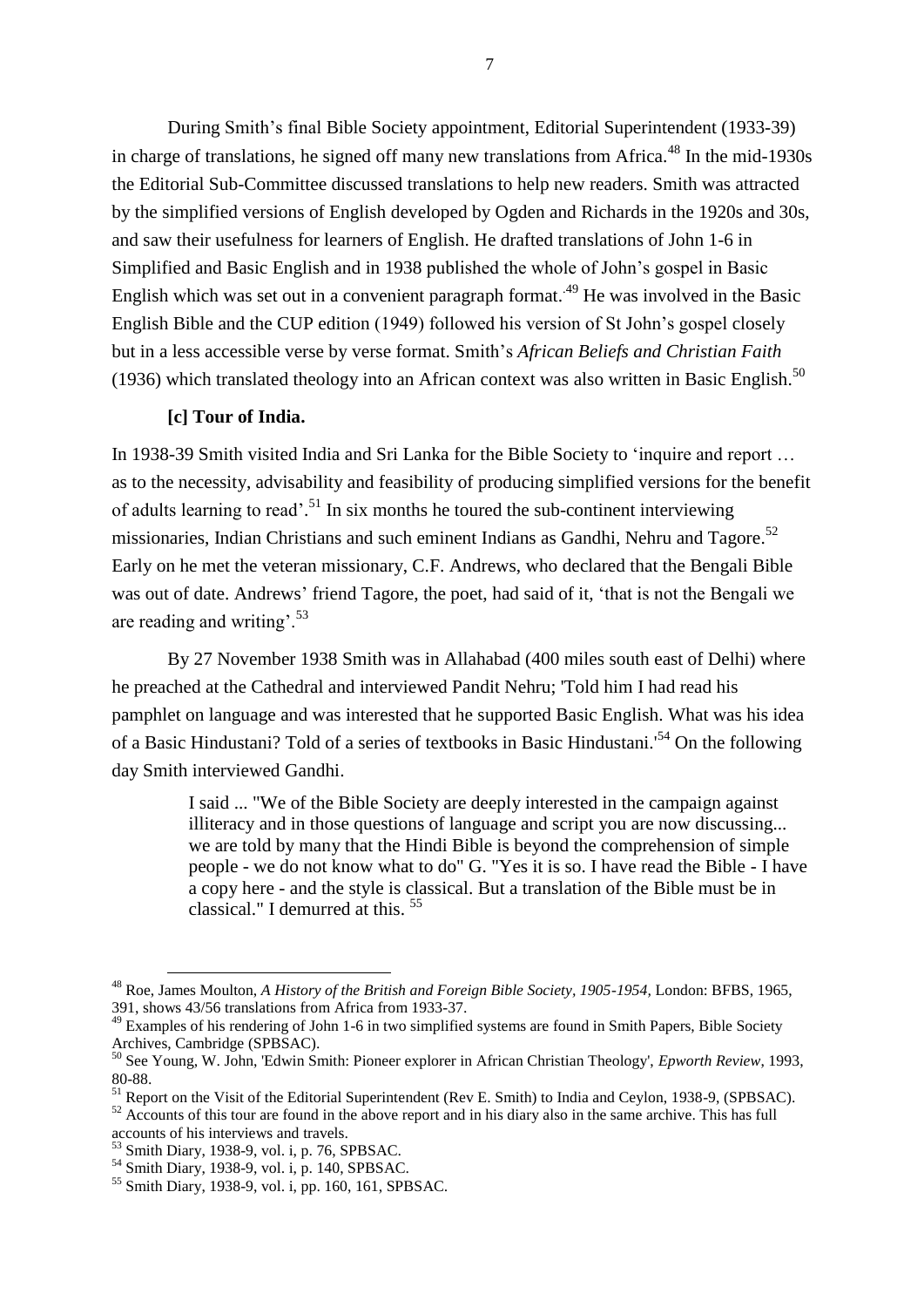They discussed dialects in England, hygiene, and various scripts but Gandhi had no suggestions about simplified translations.

Later Smith visited Andrews near Calcutta and was taken next door 'to pay respects to Tagore' who was like his photos, 'Seated at desk, in Indian costume, writing Bengali on slips of paper.'<sup>56</sup> They discussed the possibility of producing a modern Bengali Bible. Tagore, aged 77, said he was too old but would do 1 Corinthians 13 to show how it should be done but neither Tagore nor Andrews lived long enough to make any progress on this project.

Smith concluded that existing Indian versions needed revision and simplified versions were needed.<sup>57</sup> He noted that translators paid too much attention to the pundits who preferred ornate language, not the usage of ordinary people. Smith submitted his report just before the onset of World War 2 which 'necessitated the postponement of policies which only came to fruition 20 years later, long after Smith had retired. The importance of his study and recommendations has always been emphasised by his successors.'<sup>58</sup> Thus, if improved translations in the Indian sub-continent appeared in due course Smith had planted the seed for such projects many years earlier.

#### **d. Later thinking.**

Smith continued to think about Bible translation and during his five years in the USA expressed his views on training for this very specialist calling when he spoke to the Oriental Society of Hartford, Connecticut on 9 November, 1942.<sup>59</sup> He had reservations about the relatively new Summer Institute of Linguistics programme though he liked the emphasis on phonetics. Since then this organisation has 'established a strong place in linguistics unparalleled by any other missionary organisation in any secular discipline.<sup>560</sup>

Smith expected suitable candidates for translation ministry to be competent in Greek and Hebrew and with conversational knowledge of a modern language other than English. He ruled out tone deaf people because of the tonal nature of many languages. <sup>61</sup> Since he saw linguistics as part of the general science of culture he repeated his view that the translator needs to be conversant with the social and psychological context of Biblical times and those of recipient peoples for 'words have no meaning apart from their context'.<sup>62</sup> Around the same

<sup>56</sup> Smith Diary, 1938-9, vol. iii, p. 31, (SPBSAC).

<sup>&</sup>lt;sup>57</sup> Report on the Visit of the Editorial Superintendent (Rev E. Smith) to India and Ceylon, 1938-9, 145-50, SPBSAC.

<sup>58</sup> Roe, James Moulton, *A History of the British and Foreign Bible Society, 1905-1954,* London: BFBS, 1965, p. 367.

<sup>59</sup> 'A School for Translators', *IRM* 34, issue 3, July 1945, pp 243-252.

<sup>&</sup>lt;sup>60</sup> Smalley, 1991, p. 75. Smalley gave a more detailed assessment of SIL.

<sup>61</sup> Smith, E.W., 'A School for Translators', *IRM* 34, issue 3, July 1945, pp 248.

<sup>62</sup> Smith, E.W., 'A School for Translators', *IRM* 34, issue 3, July 1945, pp 250. As Daniel Shaw in his article on 'Bible Translation' in Moreau, A. Scott (ed.), *Evangelical Dictionary of World Missions*, Carlisle, Paternoster, 2000, that after Nida it was clear that 'studies of the social context and cultural activity are important to translators as they seek to communicate in a particular language and culture.' p 124. Smith had been well aware of this since 1909.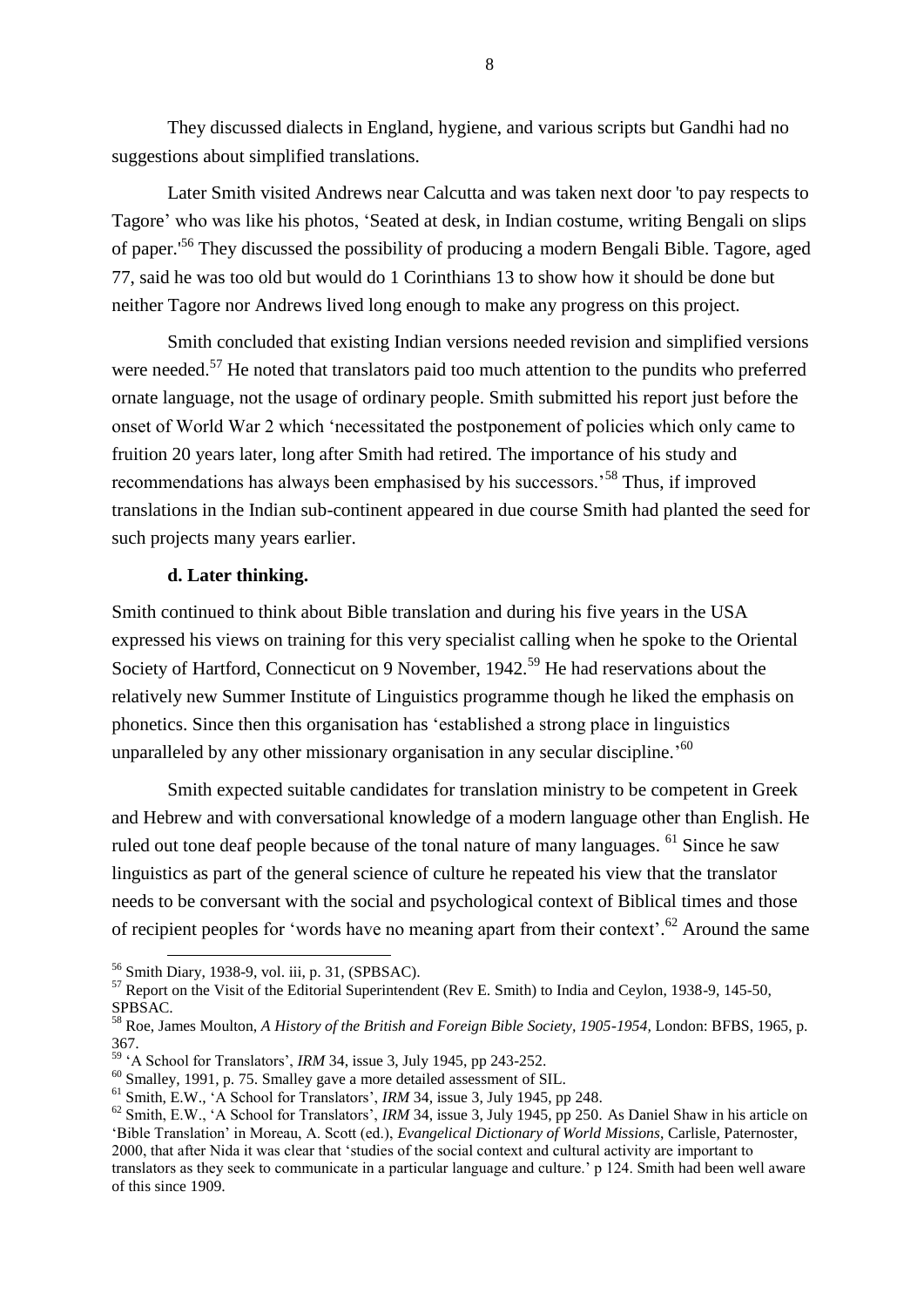time he said, 'you have not mastered the rich, flexible, mellifluous African tongue until you can sit down and discuss things and gossip and joke with every and any individual of the tribe ...<sup>53</sup> He concluded by restating his view that 'All versions of Scripture made by foreigners are provisional'<sup>64</sup> and that translation will eventually 'fall entirely into the hands of native scholars.<sup>'65</sup> Things have in many ways turned out on the lines indicated by Smith in those days.

During his time as Editorial Superintendent he prepared a discussion paper on the name of God in Bible translations. Many versions used such transliterations as Jehova in the case of the Tetragrammaton. Indeed in *African Beliefs and Christian Faith* Smith referred to *Yahwe* in explaining Old Testament religion. However, by 1950 when he discussed the subject in his opening section for *African Ideas of God* (1950) he discussed names for God used in translations and argued for local names rather than transliterations, citing intra scripture use. Here he diverged from the AV of 1611 with Jehovah and would have disagreed with the Jerusalem Bible of 1966 which used *Yahweh* for the Tetragrammaton. Smith argued it was translated *kurios* in the Septuagint and that 'God' was a pagan word in the first place and 'Christianity took it and filled it with a new content.<sup>'66</sup> He expected that the same would happen with the many names of God around Africa.

#### **[e] Evaluation.**

-

Although the professional era in Bible translation began with Eugene Nida's arrival at the American Bible Society in 1943 Smith already saw the best way forward and Smalley accepts that he was a precursor of this era who

'drew together some of the wide experience which the British and Foreign Bible Society and others had gained in working with translators, his own experience, and his anthropological sense, to focus more fully on translation problems from the standpoint of the receptor language than some of the biblical scholars who preceded and followed him' 67

Smith's profile in the USA was raised by his time at Hartford and Nashville and an American edition of his *Shrine of a People's Soul* was published in 1947 and reviewed in *The Bible Translator* of 1953 by Margaret Hills of New York who recognised the value of the 1929 work.

> 'One might almost call it a scholarly forecast of all the volumes of *The Bible Translator* yet published, written before this periodical was ever thought of. In

<sup>63</sup> Smith, E.W., *Knowing the Africa,* London: Lutterworth, 1946, 43.

<sup>&</sup>lt;sup>64</sup> Smith, E.W., 'A School for Translators', *IRM* 34, issue 3, July 1945, pp 252.

<sup>65</sup> Smith, E.W., 'A School for Translators', *IRM* 34, issue 3, July 1945, pp 252.

<sup>66</sup> Smith, E.W., ed., *African Ideas of God,* London: Edinburgh House Press, 1950, 35. See Walls, 'Translation Principle', 1996, 35

<sup>67</sup> Smalley, W.E., *Translation as Mission*, Bible Translation in the Modern Missionary Movement, Macon University Press, Macon, Georgia, 1991, 67f.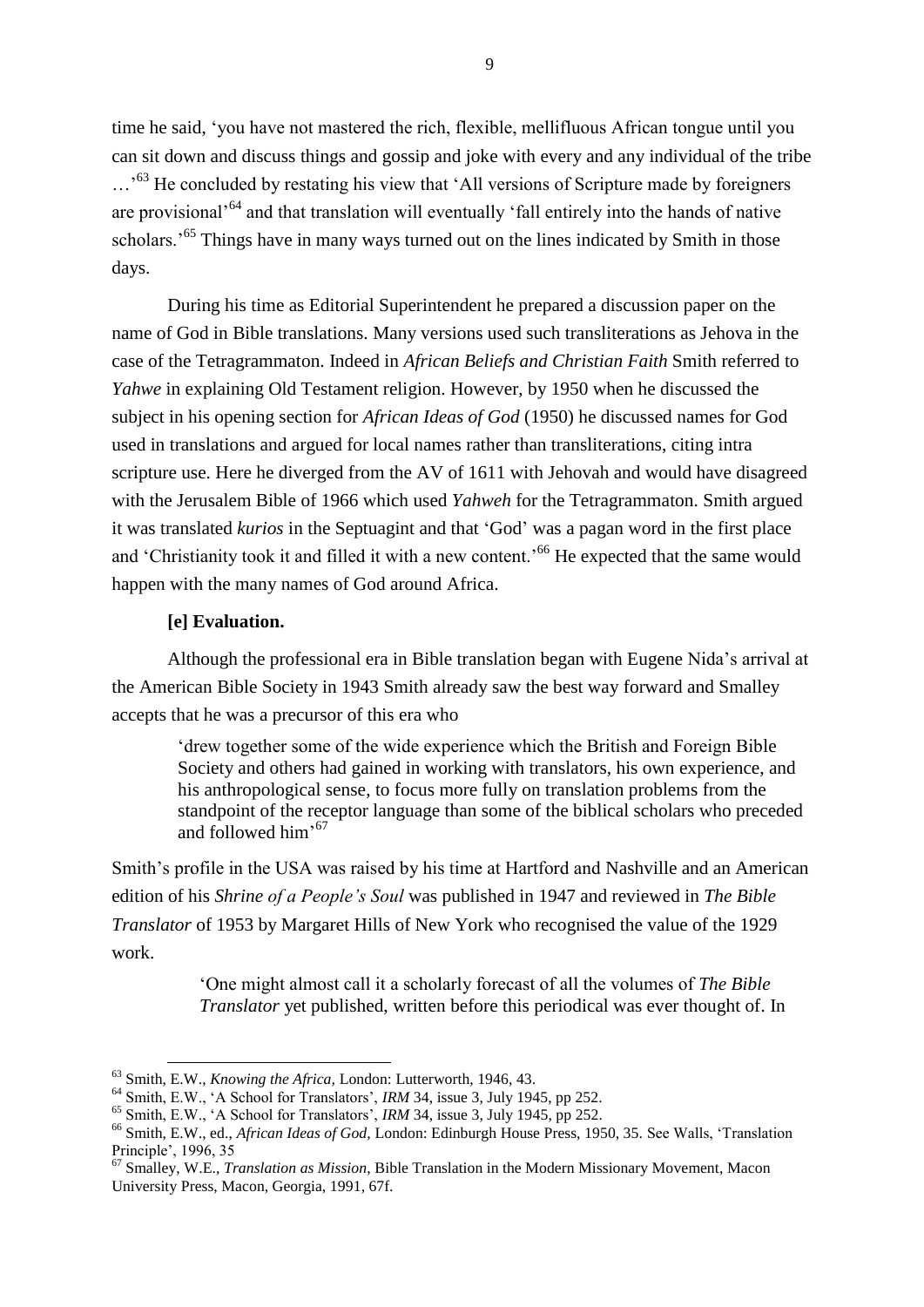those days the American Bible Society used to urge every translator to read this  $h$ ook<sup> $,68$ </sup>

Eugene A Nida, a major influence in the professional era of Bible translation after WW2, acknowledged Smith's influence and said, 'he had a keen interest in so many phases of communication. I had a great respect for his work, learned a great deal from him, and was amazed at the number of people in Africa whom I later met and who had been significantly influenced by Edwin Smith's writings and teaching.'<sup>69</sup>

Carried along by Nida and others translation theory and practice went much farther in the second half of the twentieth century. Smith's emphasis on readability and translation of ideas was carried through into common language versions. *The Good News Bible,* the fruit of American deliberations in this area, and set in the lower middle readability range  $^{70}$  has been a trendsetter for common language versions in many other languages.<sup>71</sup>. New levels of technicality, understanding and production have transformed the field. The doctrine of incarnation is a strong impulse for relating to cultures/languages<sup>72</sup> so that the Bible appears in more and more languages and translation as a mission principle has been strongly present in the writings of WA Smalley who surveyed the history and development of the topic,  $^{73}$  A. F. Walls who sees Christianity as infinitely translatable.<sup>74</sup> and Lamin Sanneh<sup>75</sup> who extolled the virtues of translation. Smith would have been very comfortable in the company of such scholars from the generations that followed him and I think they owe him a debt of gratitude.

1

 $71'$ <sup>1</sup>'*TWFTW* chose since its inception to follow the approach developed by Eugene Nida, and described by him as dynamic equivalent. The *Good News Translation*, also known as *Today's English Version,* is held to be a good example of a dynamic equivalent translation of the Bible.' **THE WORD FOR THE WORLD BIBLE TRANSLATORS: APPROACH TO TRANSLATION,** p.1, Véroni Krüger, August 2009. TWFTW went on to consider that 'Wendland's "literary functional equivalence" ("LiFE") approach to translation seems to be a logical development from functional equivalence.' p. 18. [downloaded 23 February 2016].

<sup>68</sup> *The Bible Translator*, 1953 vol. 4, issue 3, 142f.

<sup>69</sup> letter to author from Eugene A. Nida, 18 July 1994.

<sup>70</sup> As in the diagram in Wonderly, William L., 'Some Principles of "Common-Language" Translation', *The Bible Translator*, July 1970, p. 126, which locates it (as TEV) in the lower middle reading level and the NEB much higher. My small experiments confirm this with such versions as *The Message* and *The New Century Version* being extremely readable and *GNB* slightly more demanding and the *JB* and *REB* requiring a much higher reading ability, mainly on account of the longer sentence structure. *The Translators New Testament*  (BFBS 1973) is pitched at a very easy reading level and follows Smith's principles.

<sup>&</sup>lt;sup>72</sup> Hill, Harriet, The Vernacular Treasure: A Century of Mother-Tongue Bible Translation, *IBMR*, Vol. 30, No.2, April 2006, 86. Also, Walls, Andrew F., 'The Translation Principle in Christian History', in *The Missionary Movement in Christian History: Studies in the Transmission of Faith*, Edinburgh, T & T Clark, 1996, 26-42,

<sup>73</sup> Smalley, W.E., *Translation as Mission*, Bible Translation in the Modern Missionary Movement, Macon University Press, Macon, Georgia, 1991.

<sup>74</sup> Walls, Andrew F., 'The Translation Principle in Christian History', in *The Missionary Movement in Christian History: Studies in the Transmission of Faith*, Edinburgh, T & T Clark, 1996, 26-42, and 'In Christian understanding The Word of God can be spoken in any language under heaven.' and 'in terms of specific segments of social reality.', Ibid., 47

<sup>75</sup> Sanneh, Lamin, *Translating the Message: the Missionary Impact on Culture*, 1989, Maryknoll, New York: Orbis Books, 1989, revised and expanded edition 2009.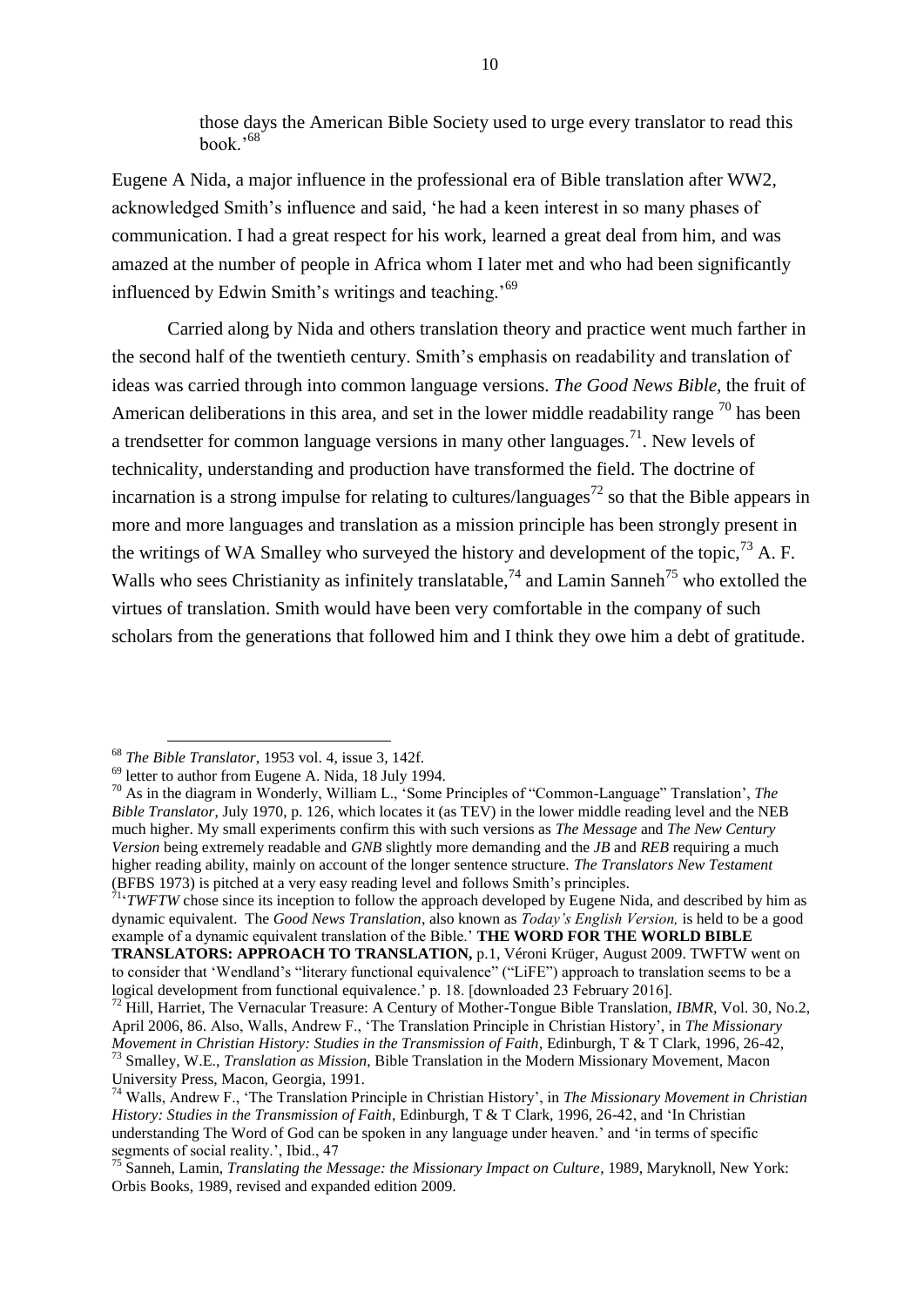Smith did not cover the whole field to the modern level of detail but as in so many other areas (anthropology in Central Africa, applied anthropology, study of African religions and African Christian Theology) he saw the way ahead and made preliminary explorations.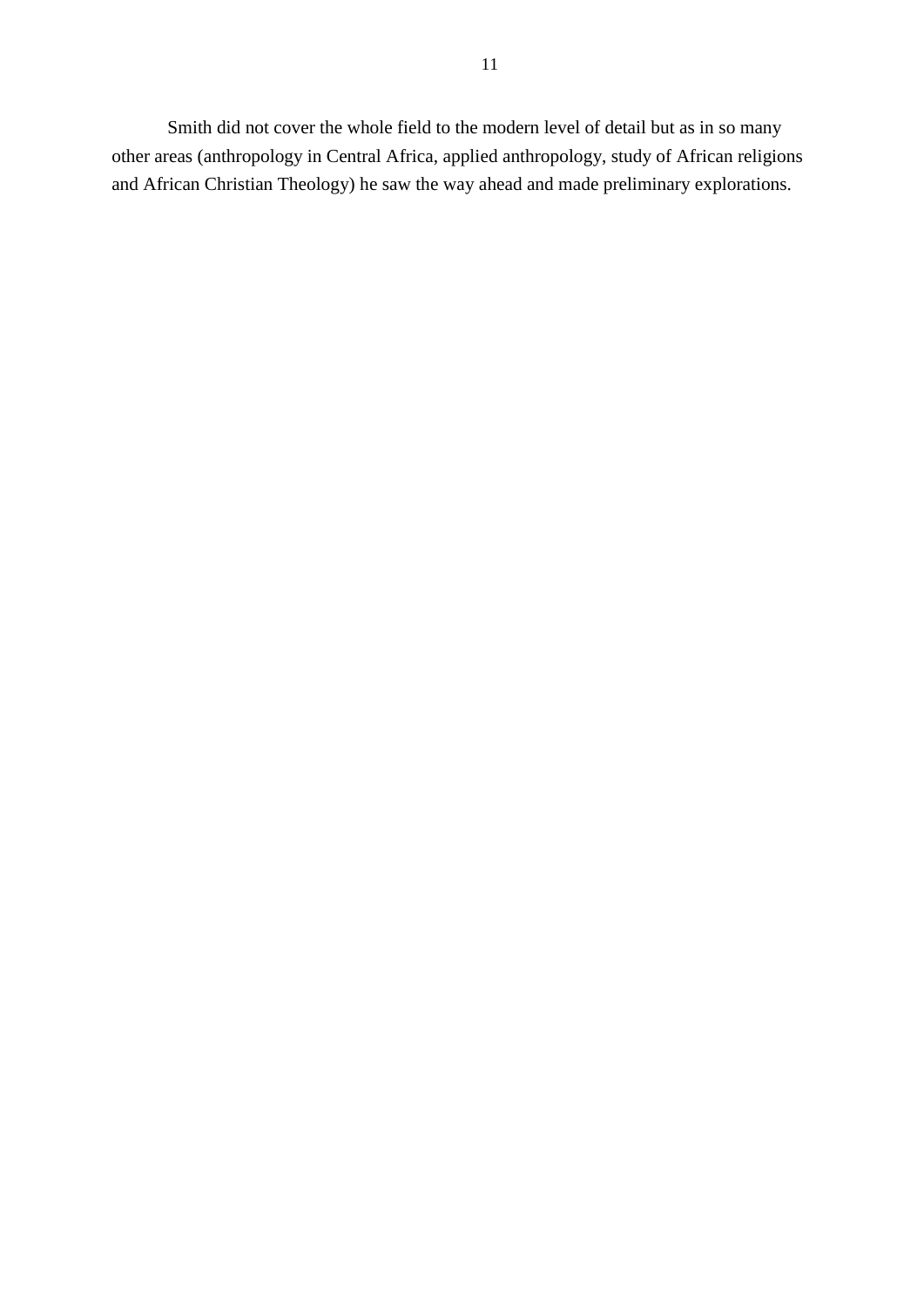# Bibliography

Archives.

SPSmith papers, Methodist Missionary Society Archives, SOAS, London.

SPBSC: Smith Papers, Bible Society Archives, Cambridge

## Books and Articles.

Bible Society of Zambia,

*Intestemente Impya Yamwami Mufutuli Wesu Jesu Krisitu*, Lusaka: The Bible Society of Zambia, 1978.

Cizuminano Cipya mu Chi Ila, Lusaka: The Bible Society of Zambia, 2015. Accessible on Bible.com.

British and Foreign Bible Society: *Rules for the Guidance of Translators, Revisers & Editors, working in conjunction with the British and Foreign Bible Society,* London, The British and Foreign Bible Society, 146, Queen Victoria Street, 1911.

Brenner, Athalya and van Henten, Jan Willem, *Bible Translation on the Threshold, of the Twenty-First Century: Authority, Reception, Culture and Religion,* London, Sheffield Academic Press, 2002.

Cox, James L., *A Guide to the Phenomenology of Religion, Key figures, Formative Influences and Subsequent Debates*, T & T Clark, London, 2006.

Fowler, Dennis G., *The Ila Speaking: Records of a Lost World,* International African Institute, Hamburg: LIT, 2002.

Fowler, Dennis G., *A Dictionary of Ila Usage*, 1860-1960, International African Institute, Hamburg: LIT, 2000.

Hill, Harriet, The Vernacular Treasure: A Century of Mother-Tongue Bible Translation, *IBMR,* Vol. 30, No.2, April 2006, 82-88.

Kevern, Peter, 'Translation theory', in Gooder, Paula, *Searching for Meaning. An introduction to interpreting the New Testament,* London: SPCK, 2008, 56-62.

Krüger, Véroni, **THE WORD FOR THE WORLD BIBLE TRANSLATORS: APPROACH TO TRANSLATION,** August 2009, (downloaded 23 February 2016).

Moreau, A. Scott (ed.), *Evangelical Dictionary of World Missions*, Carlisle, Paternoster, 2000.

Sanneh, Lamin, Translating the Message: the Missionary Impact on Culture, 1989, Maryknoll, New York: Orbis Books, 1989, revised and expanded edition 2009.

Scott, A., (ed.), *Evangelical Dictionary of World Missions*, Carlisle, Paternoster, 2000.

Smalley, W.E., *Translation as Mission*, Bible Translation in the Modern Missionary Movement, Macon University Press, Macon, Georgia, 1991.

Smith Edwin W., and Dale Andrew M., *The Ila-Speaking Peoples of Northern Rhodesia,* 2 Vols, London: Macmillan, 1920.

Smith Edwin W., *A Handbook of the Ila Language*, London: Oxford University Press, 1907.